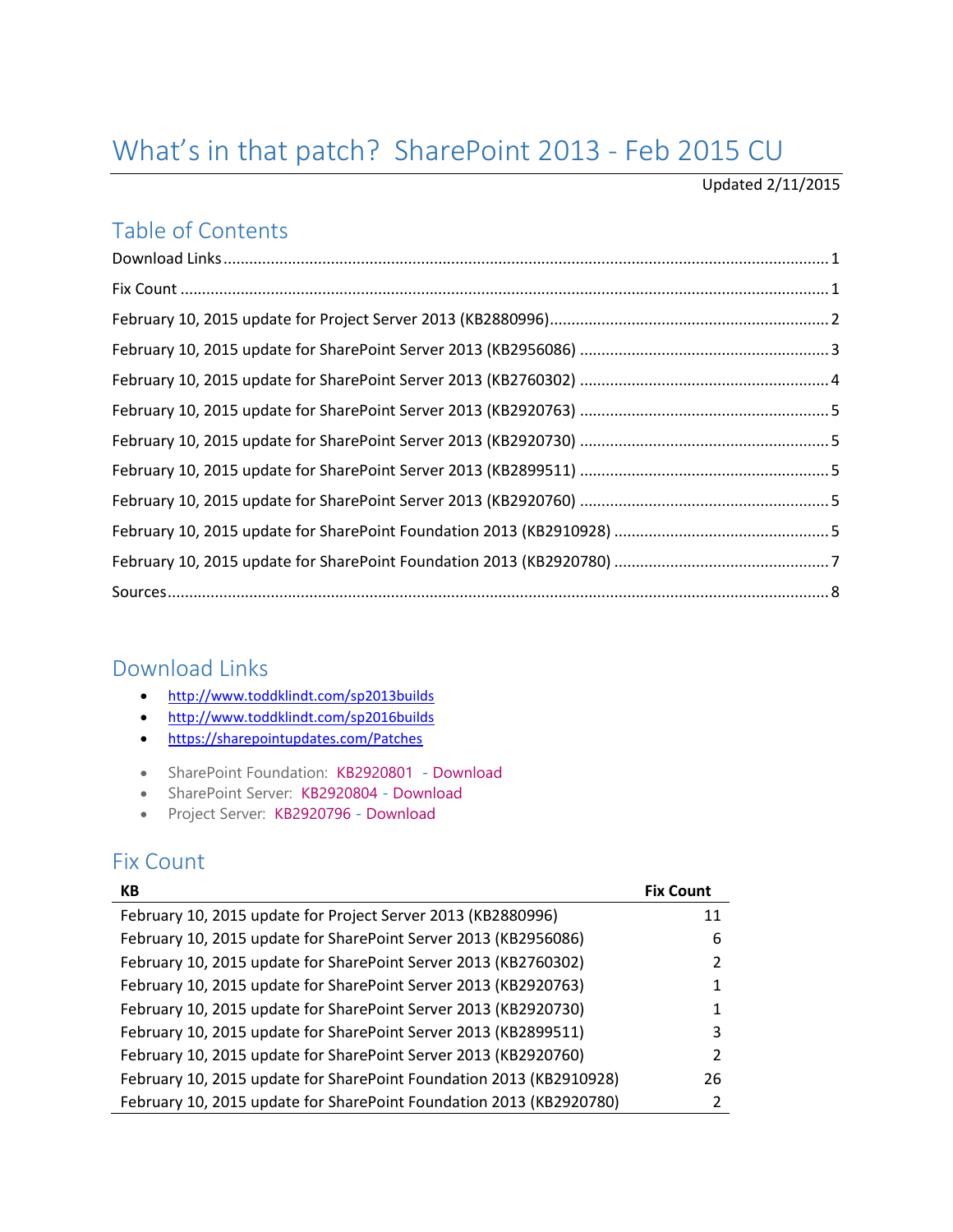## <span id="page-1-0"></span>February 10, 2015 update for Project Server 2013 (KB2880996)

- When you create a new task directly on the **Timesheet** page, regardless of the Finish Date entered for the task, the task will always be created on the correct Start Date but with a duration of one day.
- When you add nonstandard line classification tasks to a timesheet or manipulate tasks on an unsubmitted timesheet where nonstandard lines exist, you may receive the "\_error loading" error message.
- The permissions for all users who should have access to a project site may be synchronized incorrectly when you publish a project.
- Assume that you add the SQL Server Reporting web part to a Project Server 2013 page that contains other Project Server web parts. When you click the **Refresh** button in the SQL Server Reporting web part, the given Project Server web parts will be duplicated.
- Assume that you add the Project Server task list as a web part to a SharePoint page, and then you set a filter for the task list web part. When you browse to the page, the filter does not work correctly.
- Assume that you create a Project Web App (PWA) view for the schedule web part, and the view contains a filter that has more than 12 clauses. When you apply the view to the **Schedule** page while you edit a project, the view loads incorrectly. Additionally, you may receive the following error message:

Project Web App hit an error processing your request and your unsaved changes were lost. Press OK to reload the session. Press CANCEL to close the session. If this happens again, contact your administrator.

- Assume that you create a site template in Project Server 2010. Then, you migrate Project Server 2010 to Project Server 2013. When you edit an Enterprise Project Type, you cannot select the given site template from the **Project Site Template**drop-down menu.
- If you cancel the selection of the **Enable Project Site Sync** option in the Project Permission Sync Settings page, you cannot sync the users by clicking **Synchronize** in the **Connected SharePoint Sites** page.
- When you click **Close** on the **Build Team** page, you may receive one of the following messages: Working on Checking In

The project cannot be written to the server

- Consider the following scenario:
	- o You open a project plan in Project 2013 from a Project Server 2013-based server.
	- $\circ$  You delete the value of a custom field that uses a lookup table on the server.
	- o You publish and check in the project plan. Then, you open the project plan in Project Web App.

In this scenario, when you click **Edit** on the **Project Details** page, you may receive an error message that resembles the following:

This Web Part was unable to load. Information that may be useful in solving this problem was written to the Unified Logging Service (ULS) log on the Project Web App with the following ID:  $<$ ID $>$ 

For more information, contact your Project Web App administrator.

Consider the following scenario: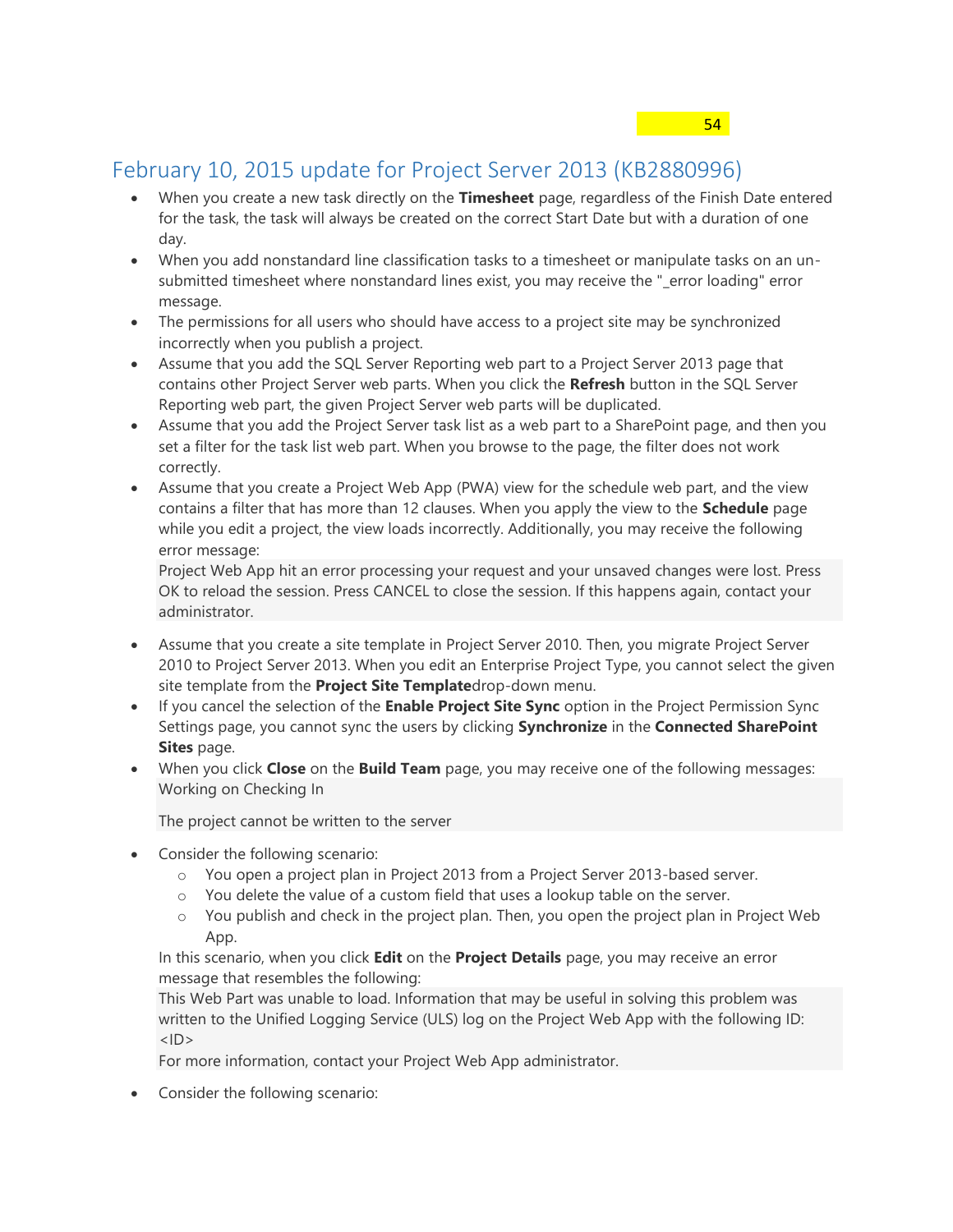- o You connect to a Project Web App (PWA) site by using Project Professional.
- o You create a project, and then add some resources to it.
- o You save and publish the project; in the **Publish Project** dialog box, you decide to provision the site as a subsite of another project.

In this scenario, the permissions on the newly created site may be incorrect. Additionally, in the Project Server Queue Job Error Details it shows information similar to the following: GeneralQueueJobFailed (26000) -

PreparePSProjectPermissionSynchronization.PreparePSProjectPermissionSynchronizationMessage. Details: id='26000' name='GeneralQueueJobFailed'

GroupType='PreparePSProjectPermissionSynchronization'

MessageType='PreparePSProjectPermissionSynchronizationMessage'

# <span id="page-2-0"></span>February 10, 2015 update for SharePoint Server 2013 (KB2956086)

- Improves localization to make sure that the meanings are accurate in multiple languages.
- Improves managerial effectiveness in SharePoint 2013 by letting the administrators delete the query rules for the site collections that are deleted.
- Improves the user experience by opening the new page in the same window when you click the OneDrive or MySite link on a SharePoint 2013 page.

**Note** You can configure the OneDrive or MySite link on a SharePoint 2013 page after you install the Service Pack 1 (SP1) updates for Microsoft SharePoint 2013.

- Improves the Catalan proofing tools in SharePoint 2013. Additionally, this update contains lexical improvements to the Catalan spelling lexicon.
- Adds a link on the **Configure OneDrive and Site links** page (cloudconfiguration.aspx). This [link](http://technet.microsoft.com/en-us/library/dn607314(v=office.15).aspx) points to an article that explains how to configure a SharePoint hybrid solution so that you can integrate functionality and data access between certain services and features of SharePoint Server 2013 and SharePoint Online.
- Fixes the following issues:
	- o Fixes an issue in which the PDF files are not included in the search result when those files are not parsed correctly in SharePoint 2013.
	- o Assume that you create a new query rule in **Central Administration** -> **Search Service Application**. You select "Query's original source" as a result source in **Build Your Query** dialog box, and then you click **OK** to save the changes. In this situation, the selection is not preserved, and it is altered to another result source, such as "Local SharePoint Results (System)".
	- $\circ$  Fixes an issue in which the HTML files that contain Japanese characters cannot be crawled in SharePoint 2013. Additionally, you receive the following error message: The filtering process could not be initialized when trying to process this item. Verify that the file extension is a known type and the item is not corrupt.
	- o Assume that you are mentioned in a discussion on a SharePoint 2013 community site, and you do not have permissions for that post. When you try to view the discussion by clicking the "Show conversation" link on your Newsfeed page, you may receive the following error message:

The target of the operation was not found. Internal type name:

Microsoft.Office.Server.Microfeed.MicrofeedException. Internal error code: 26. Contact your system administrator for help in resolving this problem.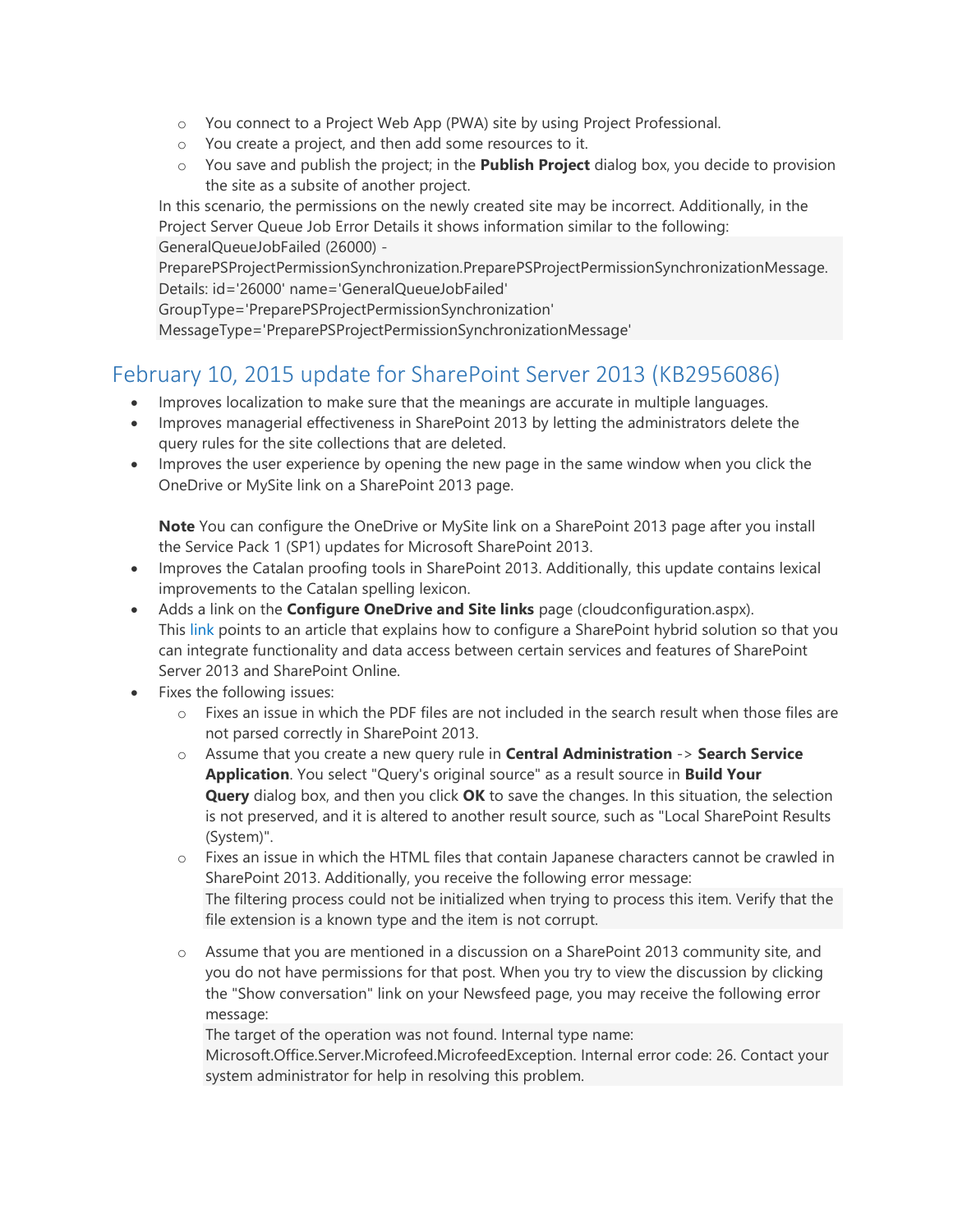- o Assume that you browse a Microsoft SharePoint Server 2013 site by using a keyboard together with an assistive technology tool, such as Windows Narrator. On the **Search Settings** page, you move the keyboard selection to **Add Link** and then press ENTER. In this situation, the keyboard selection remains on the original page instead of moving to the newly opened **Navigation Link** dialog box.
- o Assume that you create a folder in the SharePoint 2013 Pages system library. When you create a new page in the folder, you are redirected to the root of the Pages system library. Additionally, the new page is added to the root of the pages system library instead of the given folder.
- o Assume that you define some custom query rules for a SharePoint search REST API, and you set the**EnableInterleaving** query parameter to true. When you issue a query on the given search REST API, you may receive an "HTTP 500 Internal Server Error" error instead of the expected results.
- o Assume that you browse to a SharePoint 2013 page on a touch enabled device. When you touch a tile on a tiles web part, the tile does not work as expected, for example, opens another page.
- o Assume that you install a SharePoint app from SharePoint Store. After you reset the master page of the SharePoint sites, you cannot open the SharePoint app.
- o Assume that you browse to a SharePoint 2013 site on a computer where the time zone settings differ from the time zone of the site. In this situation, when you query items on the site by using the Today query variable, the result may contain incorrect items.
- o Assume that you create a SharePoint 2013 publishing site, and the URL of the site contains one or more spaces. In this situation, you cannot open the site by using the given URL. Additionally, you receive the following error message: Sorry, something went wrong. An unexpected error has occurred.
- o Consider the following scenario:
	- You create a SharePoint 2013 document library that requires content approval for submitted items.
	- You assign an approval workflow for content approval to the document library.
	- A new item is added to the document library and the approval workflow is triggered. In this scenario, you cannot approve the workflow, for example, by clicking the **Approval** button.

#### <span id="page-3-0"></span>February 10, 2015 update for SharePoint Server 2013 (KB2760302)

- Assume that you connect to an Access database by using an ODBC connection. When an eventdriven data macro is triggered (for example, by an **On Delete** event), the RaiseError action in the macro may be ignored.
- Assume that you create an Access web app in Access 2013. An error may occur when you save the web app in the following scenarios:
	- o You add a new field, then you change the **Index** property to **Yes (No Duplicates)**, and then you change the data type to **Image**.
	- o You add more than 32 new fields, and then you set the **Index** properties to **Yes (No Duplicates)**.

Additionally, after that, when you try to open the saved web app, the error occurs again.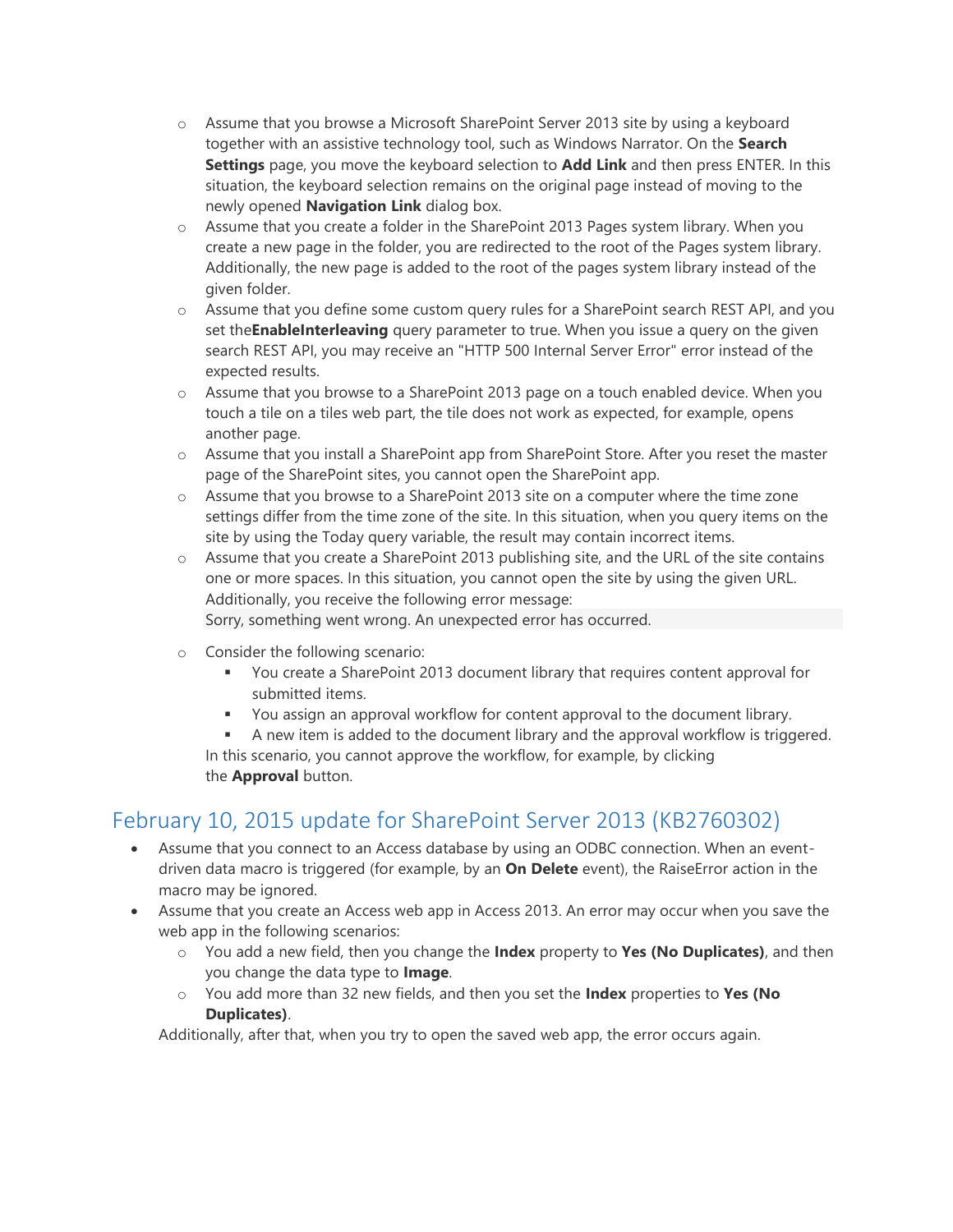## <span id="page-4-0"></span>February 10, 2015 update for SharePoint Server 2013 (KB2920763)

Assume that you open a PowerPoint presentation that contains one or more <emma:one-of> elements in PowerPoint Online. When you save the presentation, the <emma:one-of> elements are lost.

#### <span id="page-4-1"></span>February 10, 2015 update for SharePoint Server 2013 (KB2920730)

Improves the Catalan proofing tools for SharePoint Server 2013.

## <span id="page-4-2"></span>February 10, 2015 update for SharePoint Server 2013 (KB2899511)

- Improves the stability and performance of SharePoint Server 2013.
- Improves localization to make sure that the meanings are accurate in multiple languages.
- Fixes an issue in the following scenario:
	- o You create a data connection by using the **DataRecordsets.Add** method in a Visio draw.
	- o You link the data to one or more shapes in the Visio draw.
	- o You upload the Visio draw to a SharePoint document library.

In this scenario, when you open the Visio draw in the browser (Visio Web Access), you cannot update the data connection.

### <span id="page-4-3"></span>February 10, 2015 update for SharePoint Server 2013 (KB2920760)

- Assume that you open an Excel workbook that contains many hidden rows or rows that have customized height in Excel Web App. When you copy and paste the cells to another worksheet, the hidden rows may be revealed, and the row height of those that have customized height may revert to the default row height.
- When you use Microsoft Excel Web App to open a spreadsheet that contains one or more apps for Office, you receive the following error message:

We couldn't connect to the catalog server for this app.

#### <span id="page-4-4"></span>February 10, 2015 update for SharePoint Foundation 2013 (KB2910928)

 Assume that you set an alert on a SharePoint Foundation 2013 announcements list. When an alert email is triggered by an announcements list item that contains many lines of content, the text in the mail body is formatted as strikethrough.

**Note** After you install the hotfix package, you have to run the "stsadm -o updatealerttemplates url *SiteURL*" command to have this fix take effect.

 After you install this hotfix package, you can convert path-based site collections to host-named site collections by using the **SPSite.Rename(Uri newUri)** method. Additionally, this hotfix also introduces the **SPSite.Rename(Uri newUri, bool skipSiteMapUpdate)** method. The default value of the **skipSiteMapUpdate** parameter is false, if you set the value to true, the method does not update the sitemap during the rename process. Therefore, you should use the **SPContentDatabase.RefreshSitesInConfigurationDatabase**method to refresh the

configuration database after the rename process is complete.

 Assume that you configure the site quota for a SharePoint Foundation 2013 site collection. Also, you enable the feature to send site storage notification email messages (the email messages are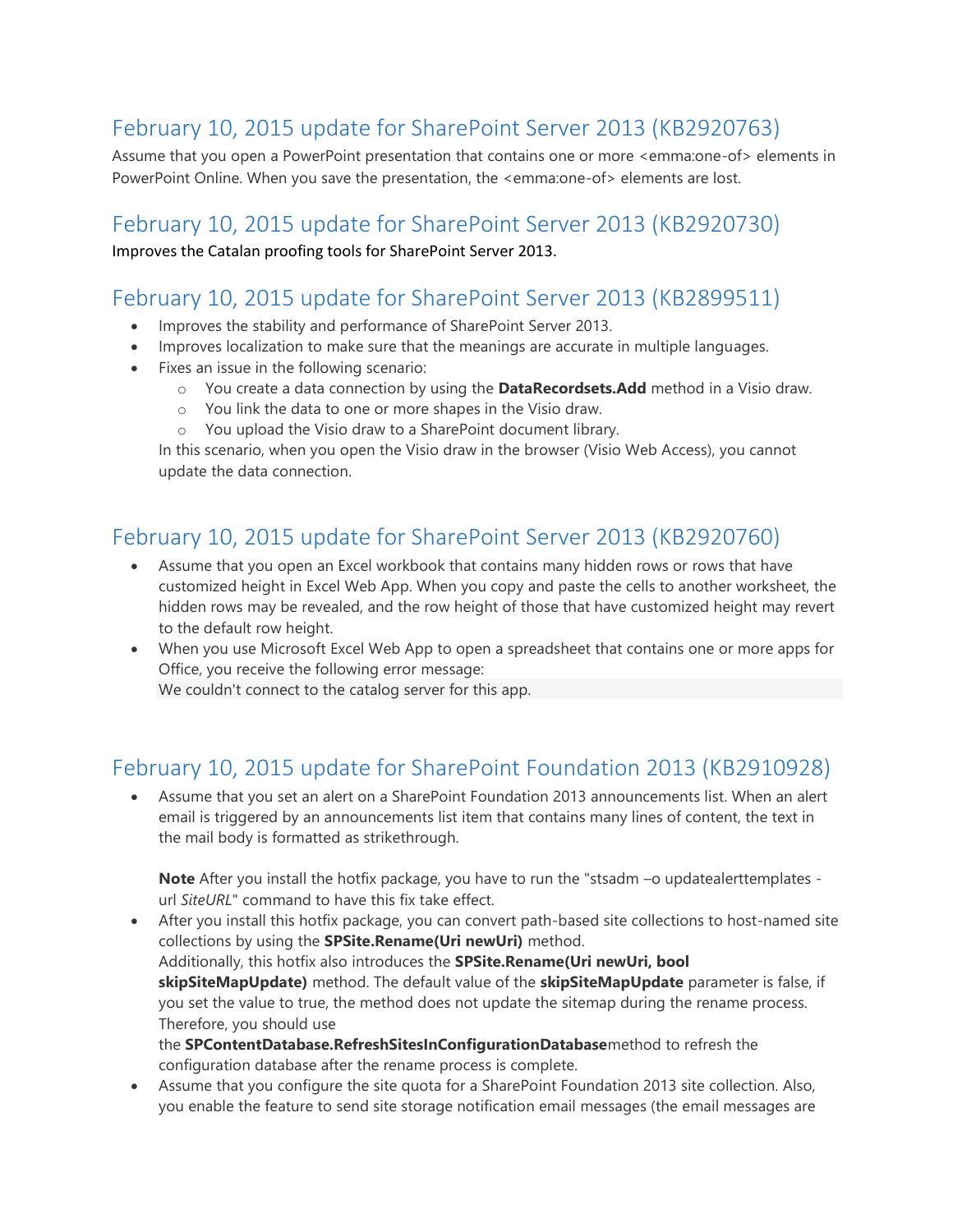sent when the site quota reaches a specific value.) When you receive a notification email message, the email message contains a link that links to the wrong page.

- Assume that you create a SharePoint Foundation 2013 workflow by using SharePoint Designer 2013. Additionally, the workflow contains an action that retrieves data from the "Current Site URL" field in the "Workflow Context" data source. When you run the workflow, the value retrieved from the "Current Site URL" field is missing a forward slash ("/") at the end of the URL.
- Assume that you add an XsltListView web part to a SharePoint Foundation 2013 page, and the web part contains a link to another SharePoint Foundation 2013 site. When you click the link, you may be redirected to the wrong page.
- Assume that you browse to a SharePoint Foundation 2013 page on a touch-enabled device. When you touch a tile on a promoted links web part, the tile does not work as expected. For example, it does not open another page.
- The page navigation control does not work when you try to view more replies to a discussion in SharePoint Foundation 2013.
- Assume that you create a calculated site column, and the formula refers to another column where the name does not contain a space. When you edit the calculated site column, the square brackets around the column name for the formula are missing.
- Assume that you browse to a SharePoint Foundation 2013 page that contains certain reusable content. After you edit and save the page, you may find duplicate reusable content on the given page.
- Assume that you create an indexed lookup column in a SharePoint Foundation 2013 list. When you filter the list items by using the "[Empty]" filter option of the lookup column, no result is returned.
- Assume that you browse to a SharePoint Foundation 2013 page by using Windows Internet Explorer 10. When you insert Korean characters into a text field by using Korean IME, you cannot insert some specific characters by pressing the SHIFT key.
- Assume that you create a SharePoint Foundation 2013 page, and the URL of the page contains non-ASCII characters, for example, Russian characters. When you check the Popularity Trends report, the usage event statistics of the given page may be incorrect.
- Assume that you let a SharePoint Foundation 2013 document library receive emails. When you send an email that contains one or more attachments, the attachments may not be saved.
- When you open a SharePoint Foundation 2013 form that contains a multiple-line text column, the CPU utilization may increase to 100 percent on the SharePoint Foundation server. This causes the server to slow down and results in a poor experience on SharePoint overall.
- Updates SharePoint Foundation 2010 to reflect the redefined time zones of Russia. See the [September 2014 time zone update for Russia](http://support2.microsoft.com/kb/2998527) for more information about the redefined time zones.
- Assume that you export a calendar event from a SharePoint Foundation 2013 calendar list. When you open the exported item in Outlook, some special characters in the item body may appear incorrectly.
- Assume that you configure an alert for a discussion item of a SharePoint Foundation 2013 discussion list, and you select the Send notification immediately option during the setup. When you receive an alert email, the Posted By field is blank.
- Assume that you create an XML document based on an InfoPath form in a SharePoint Foundation 2013 document library, and this form executes some additional code on the back end. When you try to copy or edit the XML document, you may receive the "The form cannot run the specified query" error message.
- Some required fields in SharePoint Foundation 2013 list forms are not indicated as required to users of assistive technologies.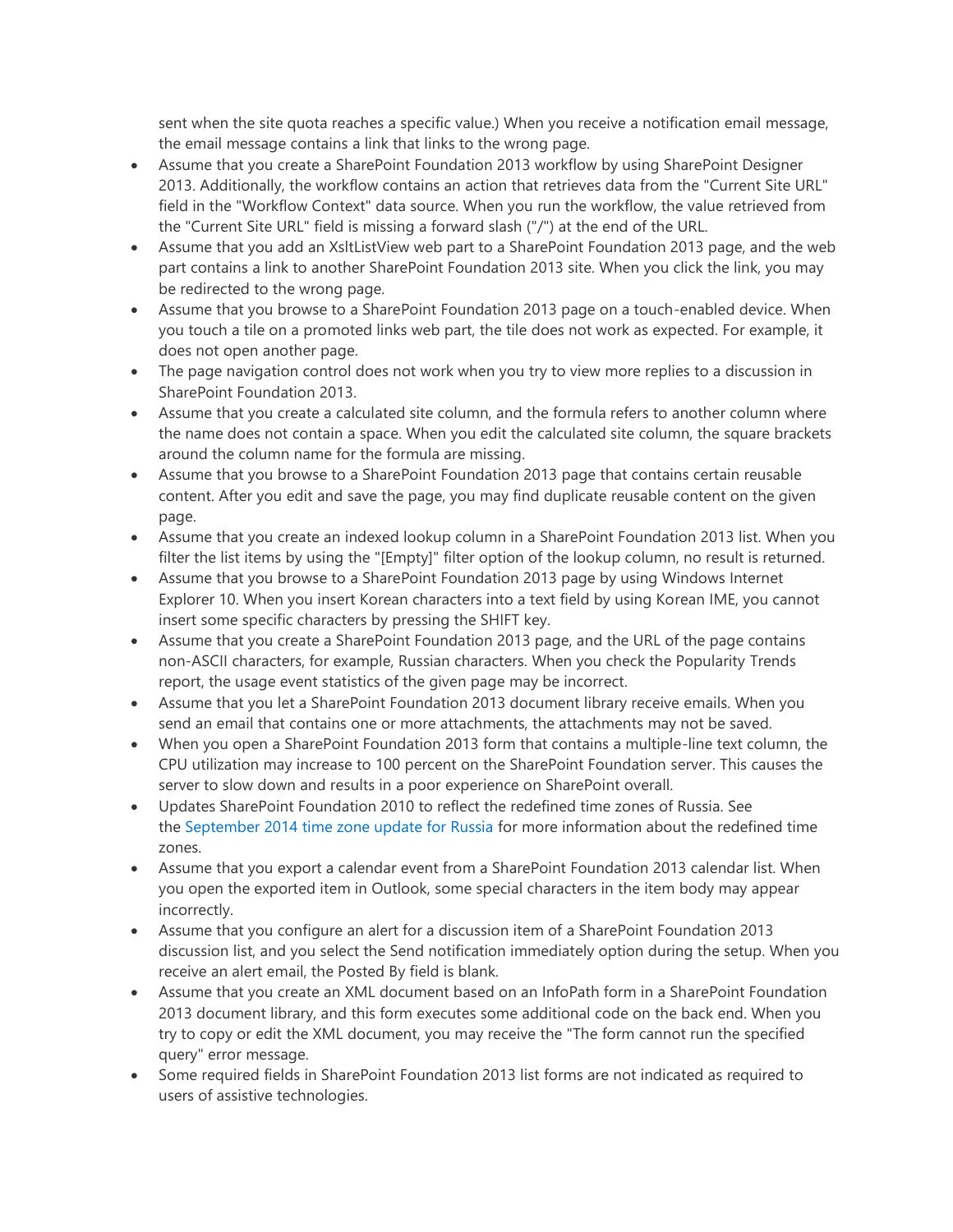- Assume that you browse a SharePoint Foundation 2013 site by using the keyboard together with an assistive technology tool, such as Windows Narrator. You edit a calendar item, and then you move the keyboard selection to the check box of the **All Day Event** option or the **Recurrence** option. When you select the check box by pressing the SPACEBAR, the keyboard selection moves to the Address bar of the browser. This behavior prevents you from editing the calendar item.
- Assume that you browse a SharePoint Foundation 2013 site by using the keyboard together with an assistive technology tool, such as Windows Narrator. Also, you set the keyboard layout to German (Germany). In this situation, you cannot quickly move the keyboard selection to the ribbon by using the keyboard shortcuts CTRL+[ or CTRL+].

**Note** After you install this hotfix package, you can quickly move the keyboard selection to the ribbon by using the new keyboard shortcut CTRL+F6.

- When you add a new item to a SharePoint Foundation 2013 list that has workflow enabled. If you attach a file where the file name contains some special characters, the workflow may not start. Additionally, you may receive the following error message: The file or folder name contains characters that are not permitted, Please use a different name.
- You may be unable to reply to a discussion in SharePoint Foundation 2013. Additionally, you receive the following error message. Access denied. You do not have permission to perform this action or access this resource.
- Consider the following scenario:
	- o You add a document set content type to a SharePoint Foundation 2013 document library.
	- o You add the "Link to a Document" content type to the document set.
	- o You create a new document set to the document library.
	- o You open the new document set, click **FILES**, and then click **Link to a Document** from the drop-down list for the**New Document** button.

In this scenario, you may be redirected to the wrong webpage.

- Consider the following scenario:
	- o You create a SharePoint Foundation 2013 publishing site.
	- o You create a sub site by using the Publishing Site template.
	- o You create a link to the sub site.
	- o You rename the sub site.

In this scenario, you cannot browse to the sub site by clicking the given link.

- Consider the following scenario:
	- o You configure a SharePoint Foundation 2013 site to run in SharePoint 2010 compatibility mode.
	- o You install SharePoint Foundation 2013 Service Pack 1.
	- $\circ$  You browse the site by using Windows Internet Explorer 8 or an earlier version.

In this scenario, when you move the pointer over a global navigation item, the drop-down menu does not appear.

#### <span id="page-6-0"></span>February 10, 2015 update for SharePoint Foundation 2013 (KB2920780)

- Updates SharePoint Server 2010 to reflect the redefined time zones of Russia. See the September [2014 time zone update for Russia](http://support2.microsoft.com/kb/2998527) for more information about the redefined time zones.
- Fixes the following issues:
	- o After you install this hotfix package, you can convert path-based site collections to hostnamed site collections by using the **SPSite.Rename(Uri newUri)** method. Additionally, this